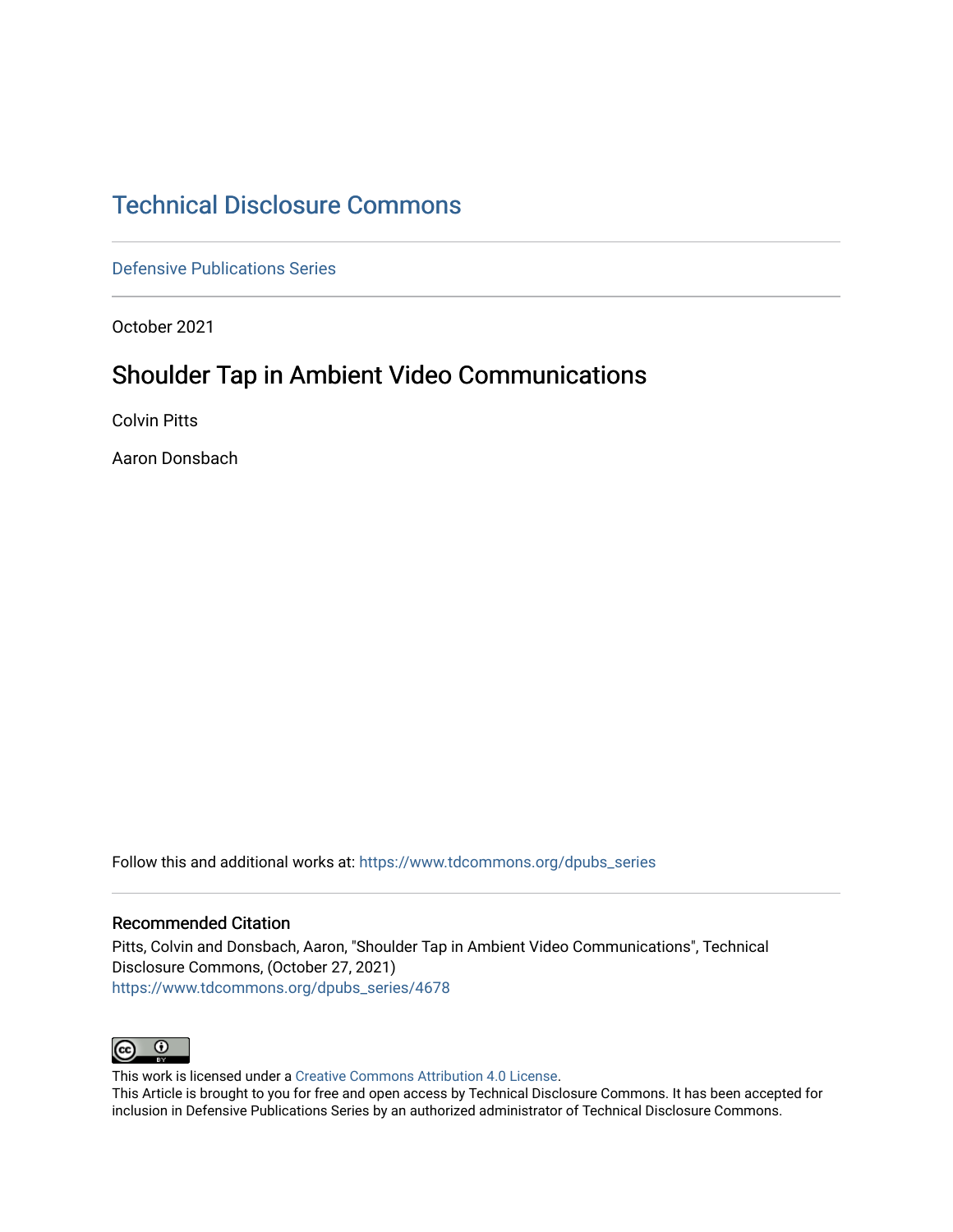# **Shoulder Tap in Ambient Video Communications**

### ABSTRACT

Many virtual meeting or virtual office apps provide users with a focus zone. Avatars of users in a focus zone are visible to other participants; however, users in the focus zone are shut out from ongoing conversations in their vicinity in the virtual office. A problem arises when a first participant desires to talk to a second participant that is in a focus zone or is otherwise engaged, e.g., in a separate conversation or simply away from their desk. This disclosure describes soft-alerting techniques to gently obtain the attention of individuals in a focus zone within an ambient video communications environment such as a virtual office or world. The techniques are analogous to a shoulder tap in the physical world and allow participants to seek attention without excessive intrusion.

#### **KEYWORDS**

- Video conferencing
- Virtual environment
- Virtual world
- Virtual space
- Virtual office
- Remote collaboration
- Shoulder tap
- Spatial chat
- Proximity chat
- Soft alert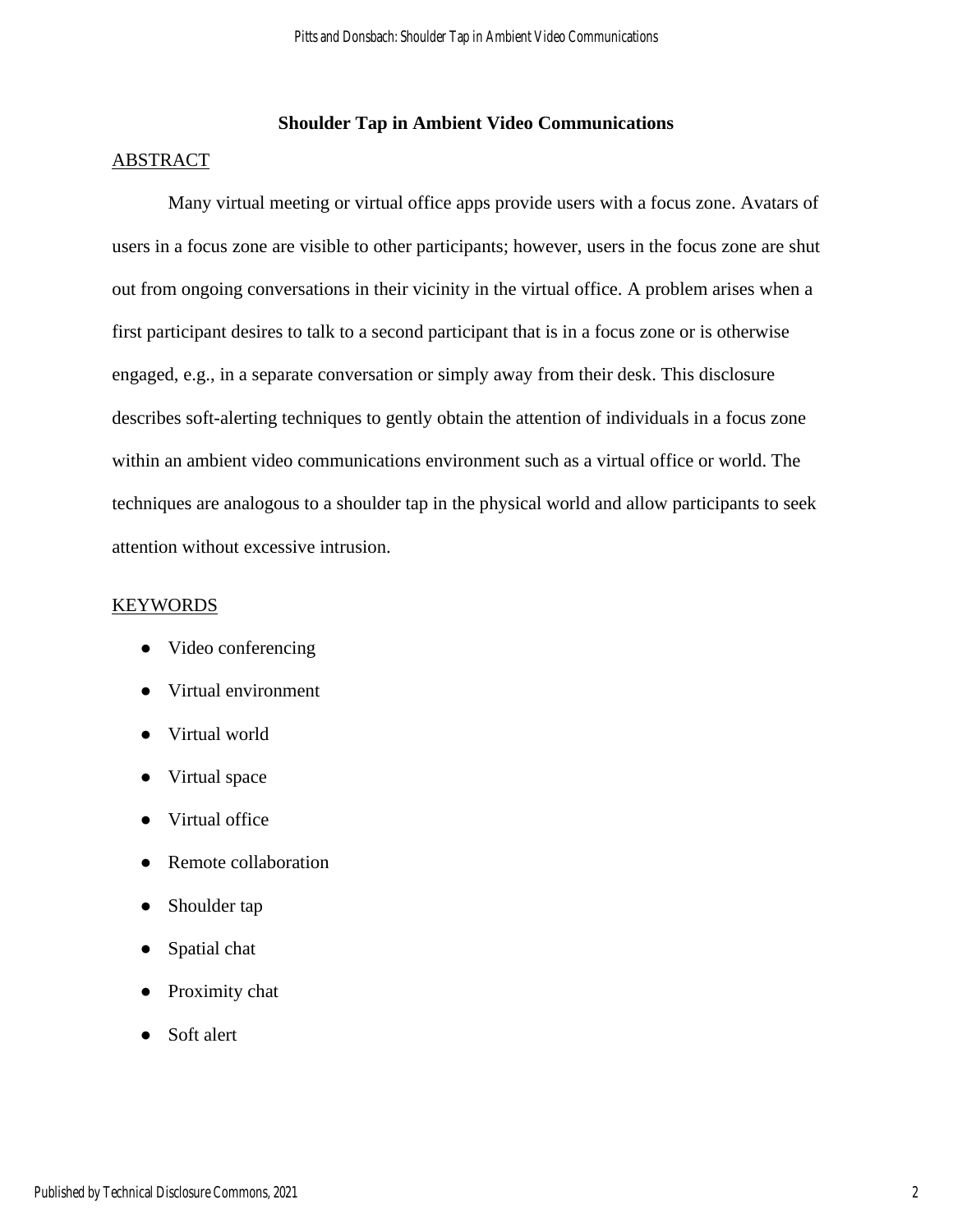# **BACKGROUND**



**Fig. 1: A virtual office or other virtual space**

Fig. 1 illustrates a remote work setting, where workers interact via their avatars in a virtual office or other virtual space. In the example of Fig. 1, users A, B, and C (their avatars) are in a collaborative area, which is a virtual region where conversations are public. Any office worker can enter this area. Avatars present in this area can listen to ongoing conversations and see file and/or screen-shares. Users D, E, and F are in a discussion room. In the discussion room, conversations are private, including file and/or screen-shares. Similarly, users G and H are in an office, which is a space for private conversations.

In virtual spaces or other remote work settings, e.g., video conferences, virtual events, virtual worlds, etc., workers often feel the need to be more connected with each other. One way to do so is to maintain a constant ambient audio/video connection to a virtual space or meeting.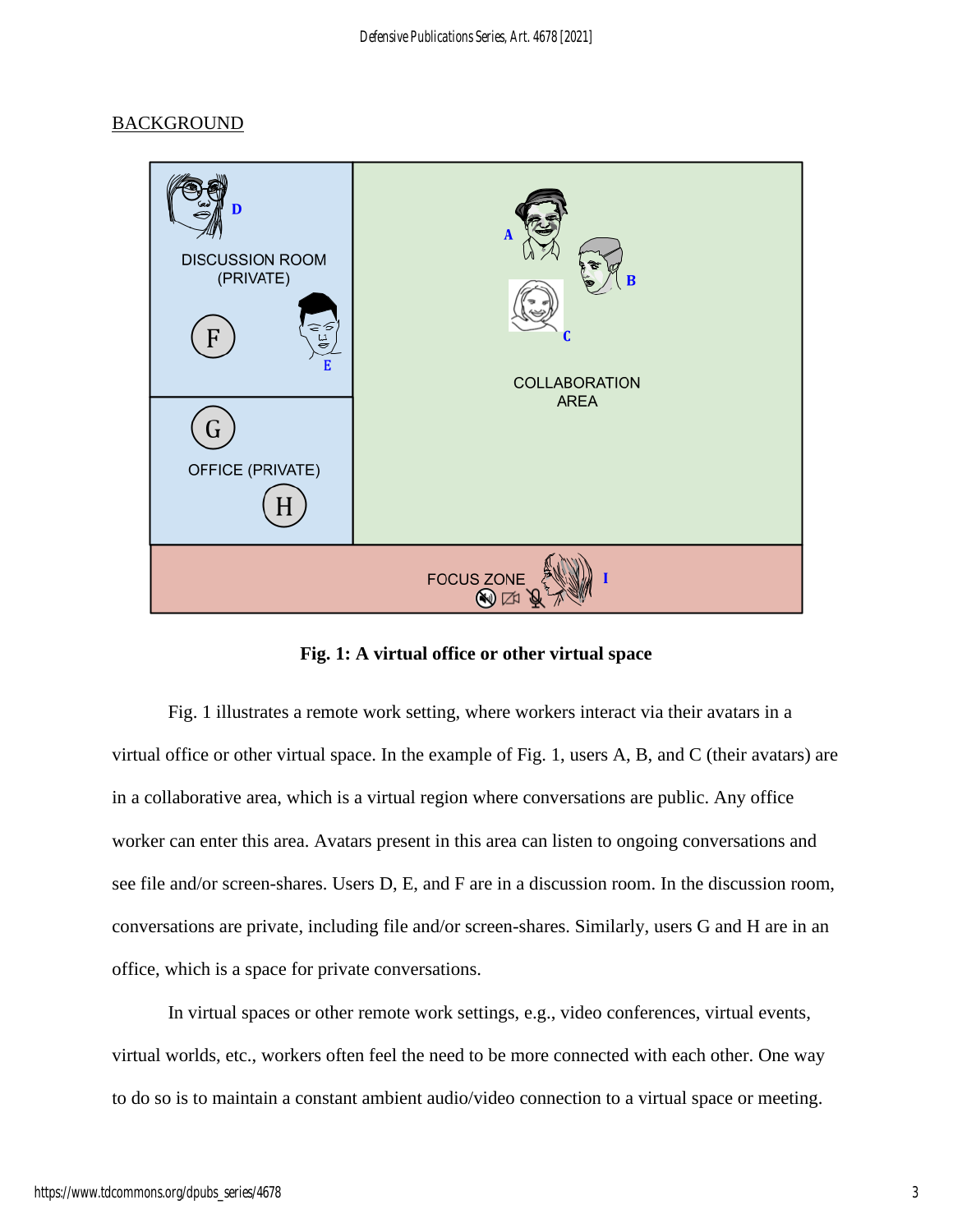A constant connection to a virtual meeting can be tiresome, so apps that enable virtual meetings often provide users with a mode, or a focus zone, in which they are visible to other participants but shut out from ongoing conversations. In such a mode, a participant is not fully active in conversation with others and is not fully present in virtual space. In Fig. 1, user I is in such a focus zone, where she has shut herself off from conversations, e.g., for the purposes of headsdown work. In the focus zone, the user's camera, speakers, and microphones can be off. The user in the focus zone can be working, away, or otherwise may not want to be disturbed or seen. A physical analogy might be when an office worker enters a soundproof cabin for the purposes of quiet study, or when they don headphones to reduce background office chatter.

A problem arises when a participant, X, desires to talk to another participant, Y, who is in a focus zone or is otherwise engaged, e.g., in a separate conversation or simply away from their desk. As in the physical world, X wishes to let Y know that their attention is needed whenever convenient to Y.

#### DESCRIPTION

This disclosure describes techniques for soft-alerting, or gently getting the attention of individuals in an ambient video communications environment such as a virtual office or world. The techniques are analogous to the shoulder tap of the physical world, where a first active participant can let a second participant (who may be active or inactive) know that they would like their attention. The described electronic shoulder tap is sticky, such that the tapped participant is notified of it until either the tap is explicitly removed, the tap is addressed, or the tapper has completely left the environment.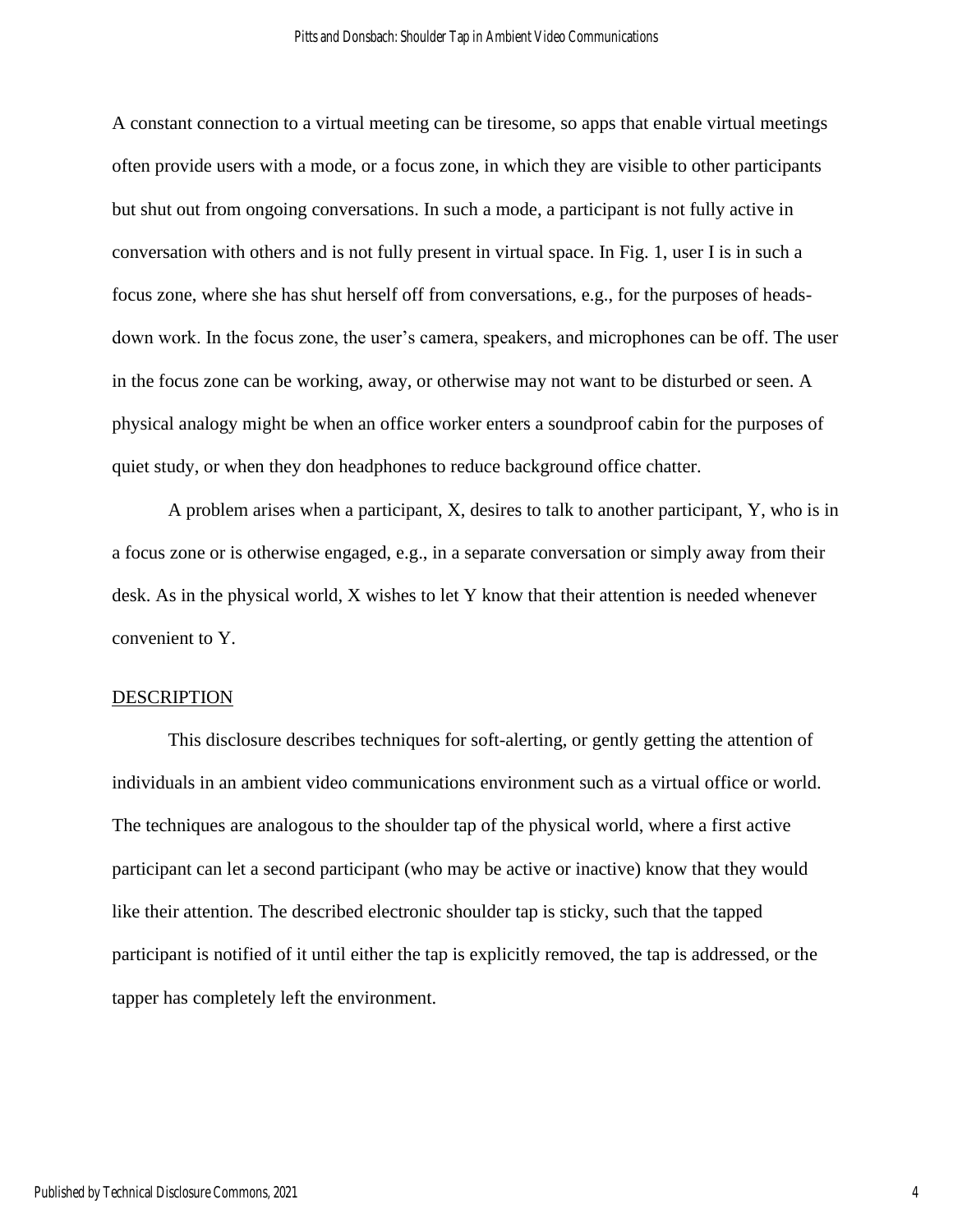

**Fig. 2: An example user interface for shoulder tap: (a) At the application of the tap recipient; (b) The view at the tap recipient; (c) The view at the tap originator.**

Fig. 2 illustrates an example user interface for shoulder tap. On the device of the tap recipient, the icon of the application or browser that hosts the virtual office (Fig. 2a) is highlighted (e.g., the red triangle in Fig. 2) to indicate that the user's attention is being requested. This change to the icon can occur in a browser tab (as illustrated in Fig. 2a) and/or on an application icon.

In the tap recipient's view of the application (Fig. 2b), the user who originated the tap is flagged, using, as illustrated, an attention (exclamation) icon. In the tap originator's view (Fig. 2c), the recipient's avatar is updated to indicate that they have received the tap, e.g., using the index-finger icon as shown in Fig. 2. Additionally, when a tap occurs, other audio and/or visual indications can be provided to both participants, e.g., an audible sound such as a chime is heard by the recipient of the tap; the recipient receives a notification; etc.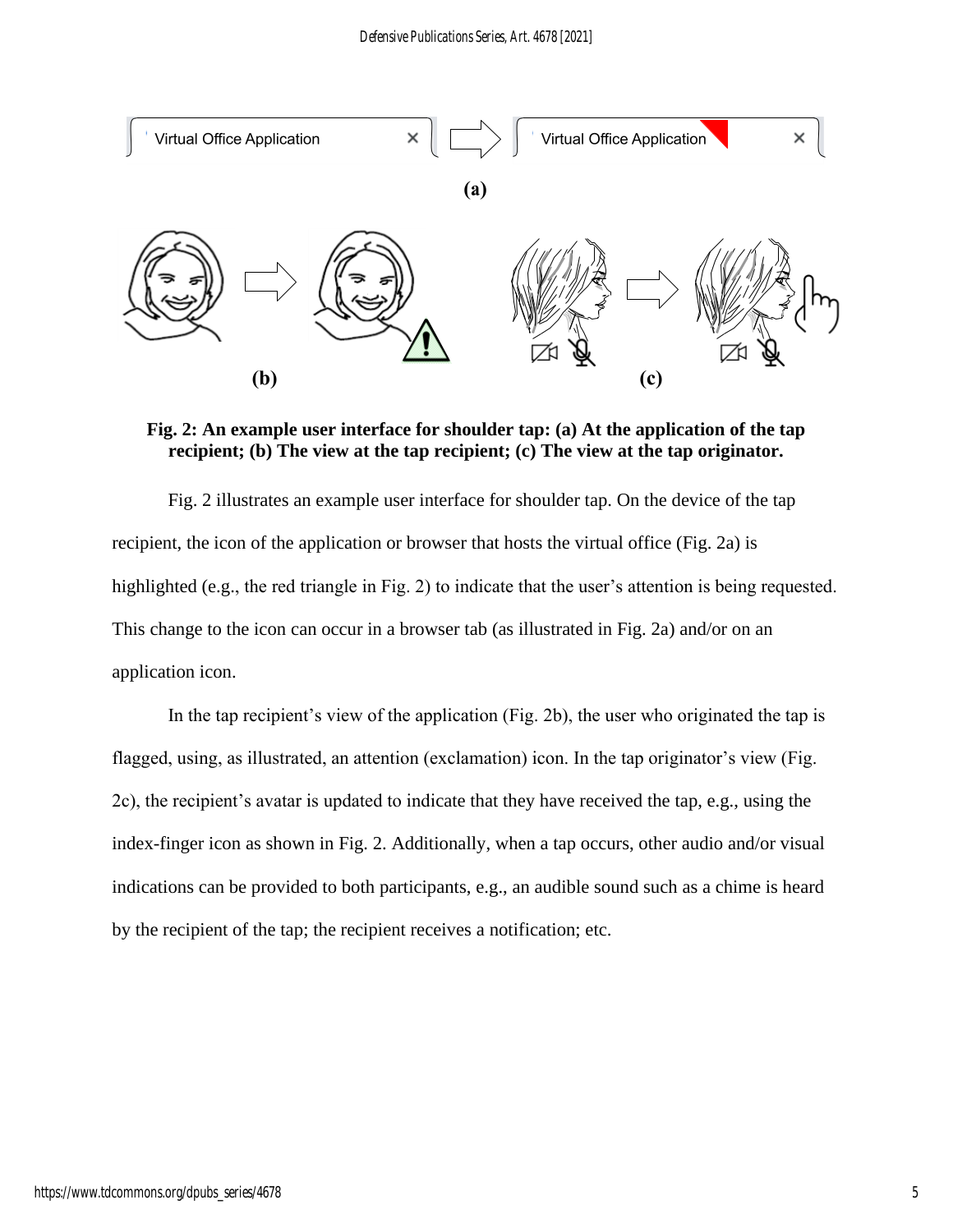

**Fig. 3: State flow for shoulder tap**

Fig. 3 illustrates a state flow for shoulder tap. A first user taps on a second user's avatar, creating a tap association between the two users. The association includes the tap originator and the tap recipient. Based on the association, the user experience (UX) and interface are updated through audio and/or visual changes. The tap association and visual changes remain in place until one or more of several actions is performed, e.g., the tap is explicitly removed; the two users join the same room in the virtual environment; the tap originator disconnects; the tap recipient disconnects; etc. When one of the actions is performed, the tap association is removed (or fulfilled) and the user interface is updated.

The action of tapping a user can be performed via a number of methods, some examples of which include the following.

- Tapping/clicking on the desired recipient.
- Opening a context menu on the recipient and selecting a tap option.
- Verbally, by saying something like "Hey, <name>."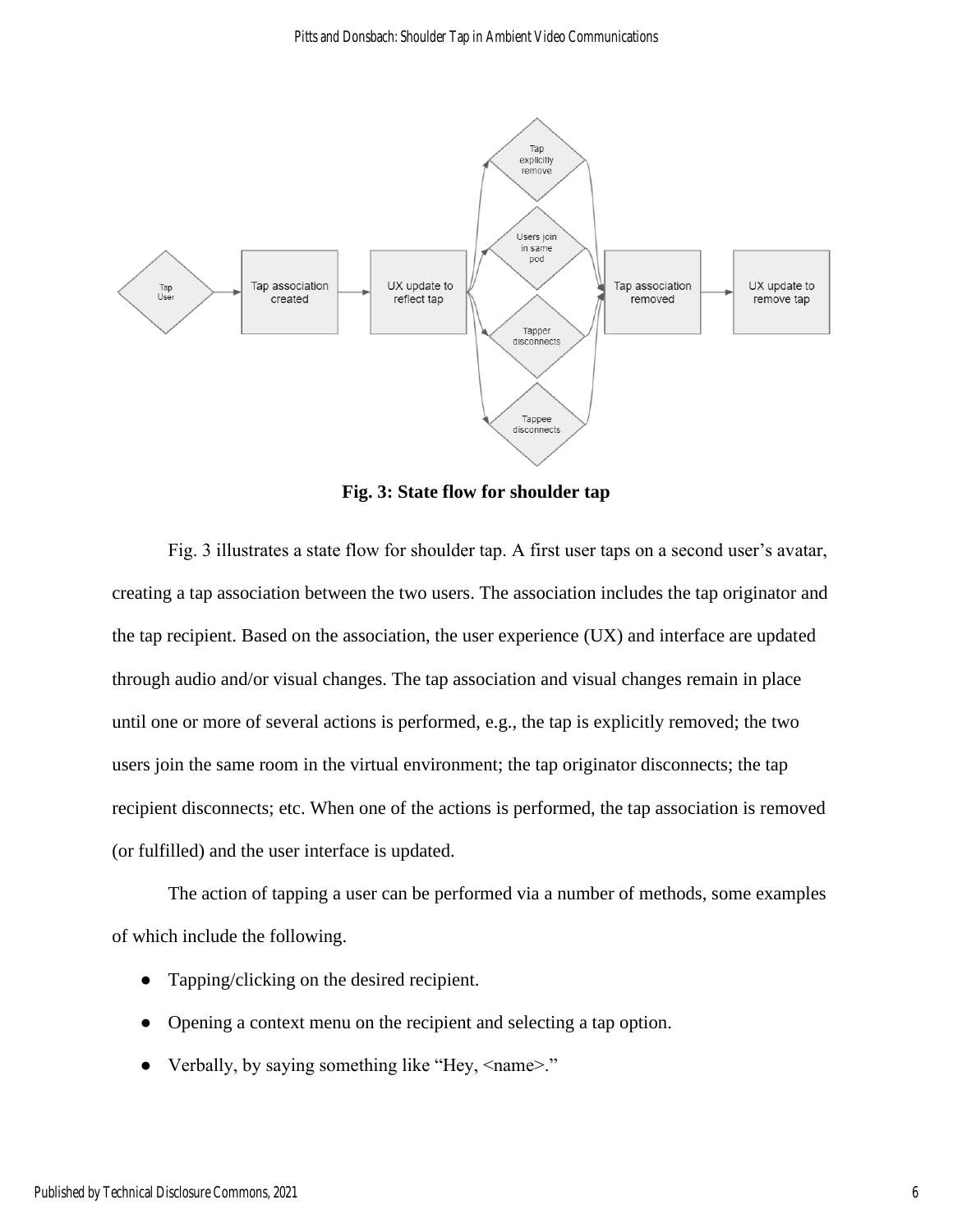The tap association is similar to a record in a shared datastore and is accessible to both users. It includes sufficient information to identify the tap originator and the tap recipient.

As illustrated in the example of Fig. 2, the user experience (UX) update can include a variety of audio and/or visual indicators to both the tap originator and the tap recipient.

The tap association remains active and visible until the association record is explicitly removed, or alternatively, marked as fulfilled in some manner. Some example mechanisms to remove or to fulfill the tap include:

- The tap originator or the recipient explicitly removes the tap.
- The tap originator and the tap recipient join in conversation, e.g., by entering the same demarcated region of virtual space.
- The tap originator or the tap recipient disconnects. In some situations, it may be preferable for the tap association to remain.

## **CONCLUSION**

This disclosure describes soft-alerting techniques to gently obtain the attention of individuals in a focus zone within an ambient video communications environment such as a virtual office or world. The techniques are analogous to a shoulder tap in the physical world and allow participants to seek attention without excessive intrusion.